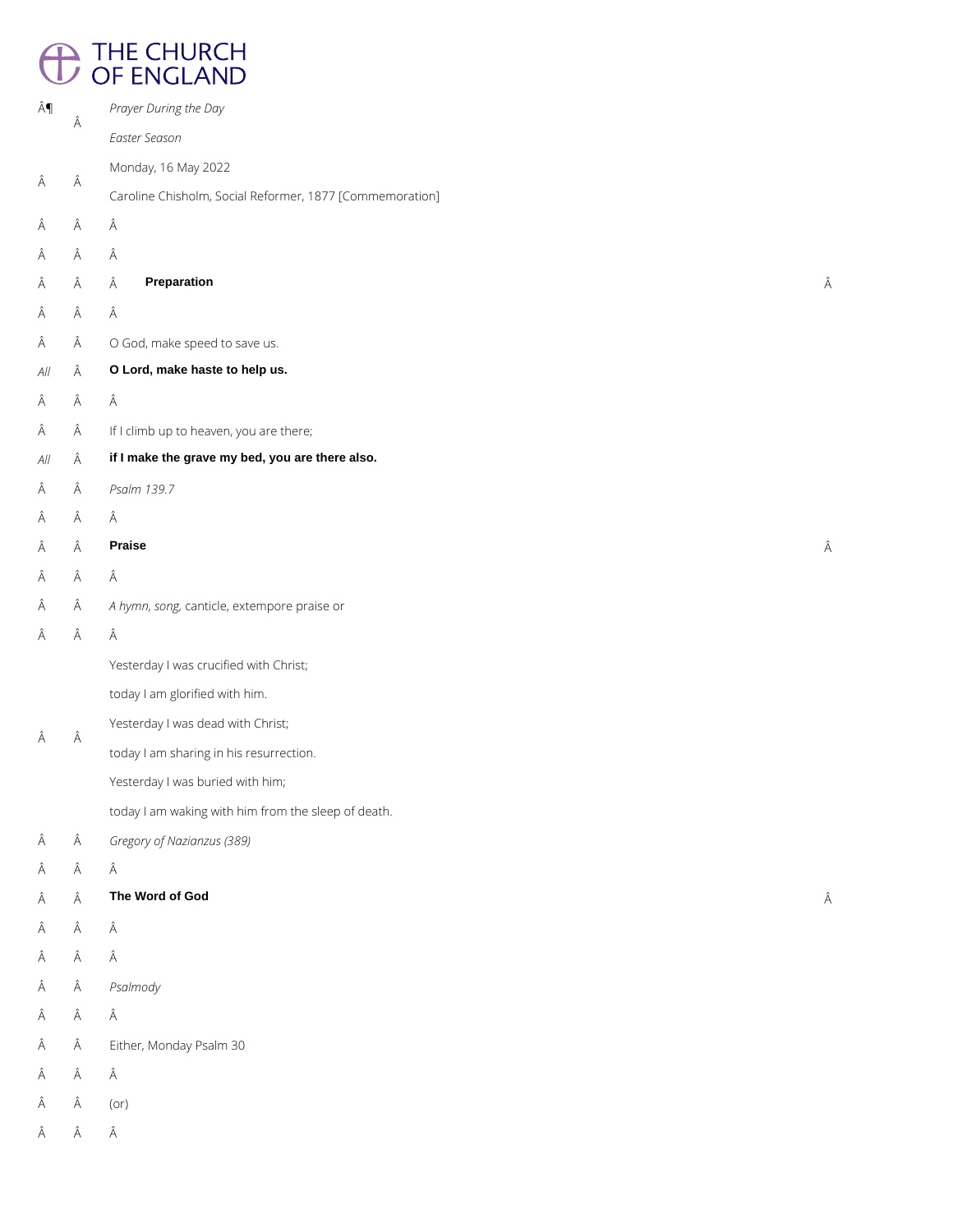$\hat{A}$   $\hat{A}$  Or, on any P day m 118.14-24

Â Â

Â Alternatively, when Morning and Evening P<u>roanyeerofat**e**leas</u>les **congr**yell**eese**rfaotleIdwed.

Â Â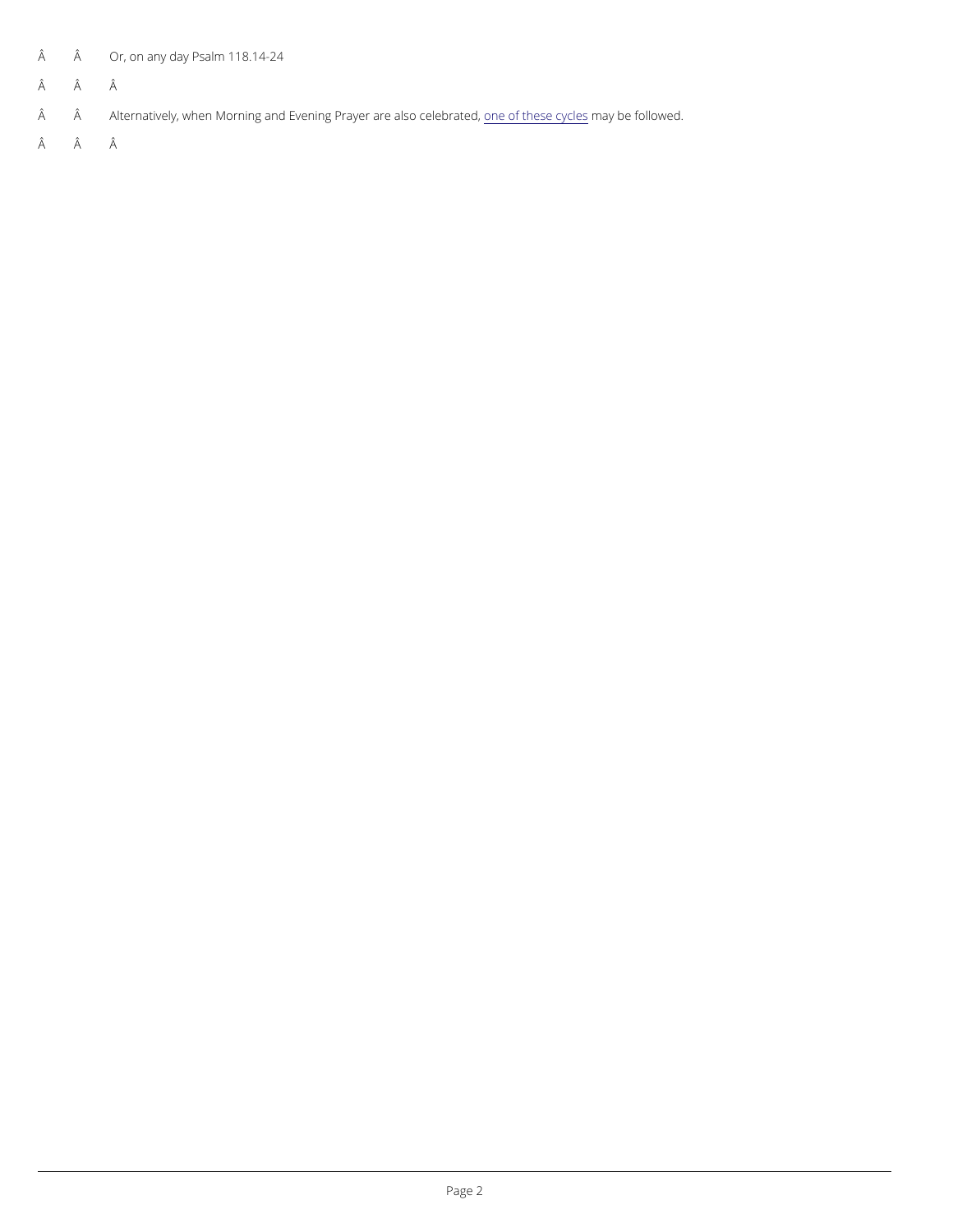# **Psalm 30**

Refrain: You brought me up, O Lord, from the dead.

1Â Â I will exalt you, O Lord,

 $\hat{A}$   $\hat{A}$   $\hat{A}$   $\hat{A}$   $\hat{A}$  because you have raised me up $\hat{A}$   $\hat{a}$  $\Box$ 

 $\hat{A}$   $\hat{A}$   $\hat{A}$  and have not let my foes triumph over me.

 $2\hat{A}$   $\hat{A}$  O Lord my God, I cried out to you $\hat{A}$   $\hat{a}$  $\Box$ 

 $\hat{A}$   $\hat{A}$   $\hat{A}$  and you have healed me.

3Â Â You brought me up, O Lord, from the dead; Â â $\mathbb{I}^1$ 

 $\hat{A}$   $\hat{A}$   $\hat{A}$  you restored me to life from among those that go down to the Pit.

4Â Â Sing to the Lord, you servants of his; Â â $\mathbb{I}^1$ 

Â Â give thanks to his holy name.

5Â Â For his wrath endures but the twinkling of an eye,

 $\hat{A}$   $\hat{A}$   $\hat{A}$   $\hat{A}$   $\hat{A}$  his favour for a lifetime. $\hat{A}$   $\hat{a}$  $\Gamma$ 

 $\hat{A}$   $\hat{A}$   $\hat{A}$  Heaviness may endure for a night,

 $\hat{A}$   $\hat{A}$   $\hat{A}$   $\hat{A}$   $\hat{A}$   $\hat{B}$  but joy comes in the morning.

6Â Â In my prosperity I said,

 $\hat{A}$   $\hat{A}$   $\hat{A}$   $\hat{A}$   $\hat{A}$   $\hat{B}$   $\Box$  shall never be moved  $\hat{A}$  $\Box$ 

Â Â You, Lord, of your goodness,

Â Â Â Â have made my hill so strong.âDD

 Â 7 Then you hid your face from me â [] Â Â and I was utterly dismayed.

8Â Â To you, O Lord, I cried;Â â []

 $\hat{A}$   $\hat{A}$   $\hat{A}$  to the Lord I made my supplication:

9Â Â âDDWhat profit is there in my blood,

 $\hat{A}$   $\hat{A}$   $\hat{A}$   $\hat{A}$   $\hat{A}$  if I go down to the Pit? $\hat{A}$   $\hat{a}$  $\Box$ 

 $\hat{A}$   $\hat{A}$   $\hat{A}$  Will the dust praise you or declare your faithfulness?

10Â Â â $DIHear$ , O Lord, and have mercy upon me $\hat{A}$  $I$ <sup>'</sup>

ÂÂÂO Lord, be my helper.âll

11Â Â You have turned my mourning into dancing; Â â $\mathbb{I}_1^1$ 

 $\hat{A}$   $\hat{A}$   $\hat{A}$  you have put off my sackcloth and girded me with gladness;

Page 3

12Â Â Therefore my heart sings to you without ceasing; Â â L

 $\hat{A}$   $\hat{A}$   $\hat{A}$   $O$  Lord my God, I will give you thanks for ever.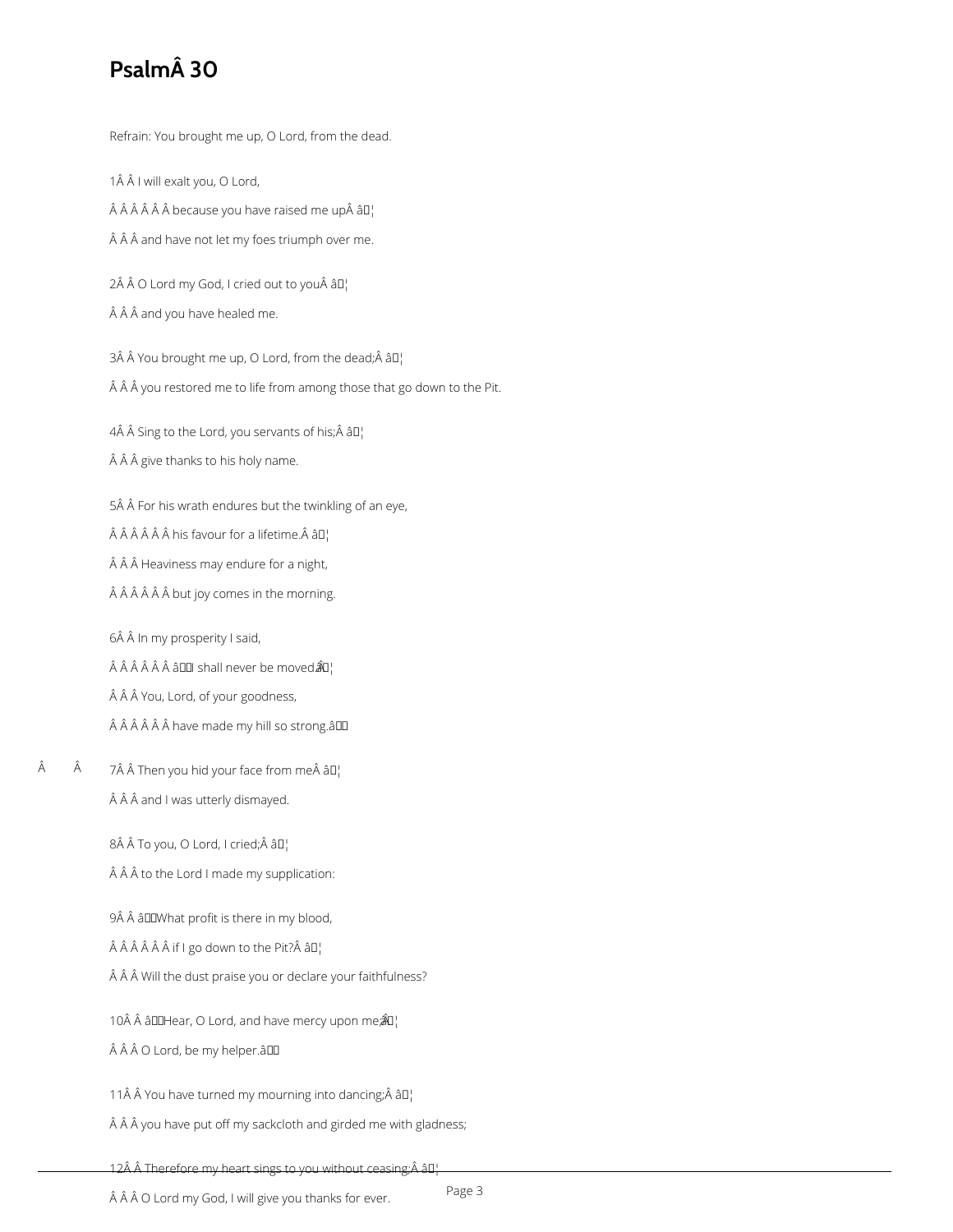|  | Ä | Ä | A |  |
|--|---|---|---|--|
|--|---|---|---|--|

 $\hat{A}$   $\hat{A}$  (or)

 $\hat{\mathsf{A}}\qquad \hat{\mathsf{A}}\qquad \hat{\mathsf{A}}$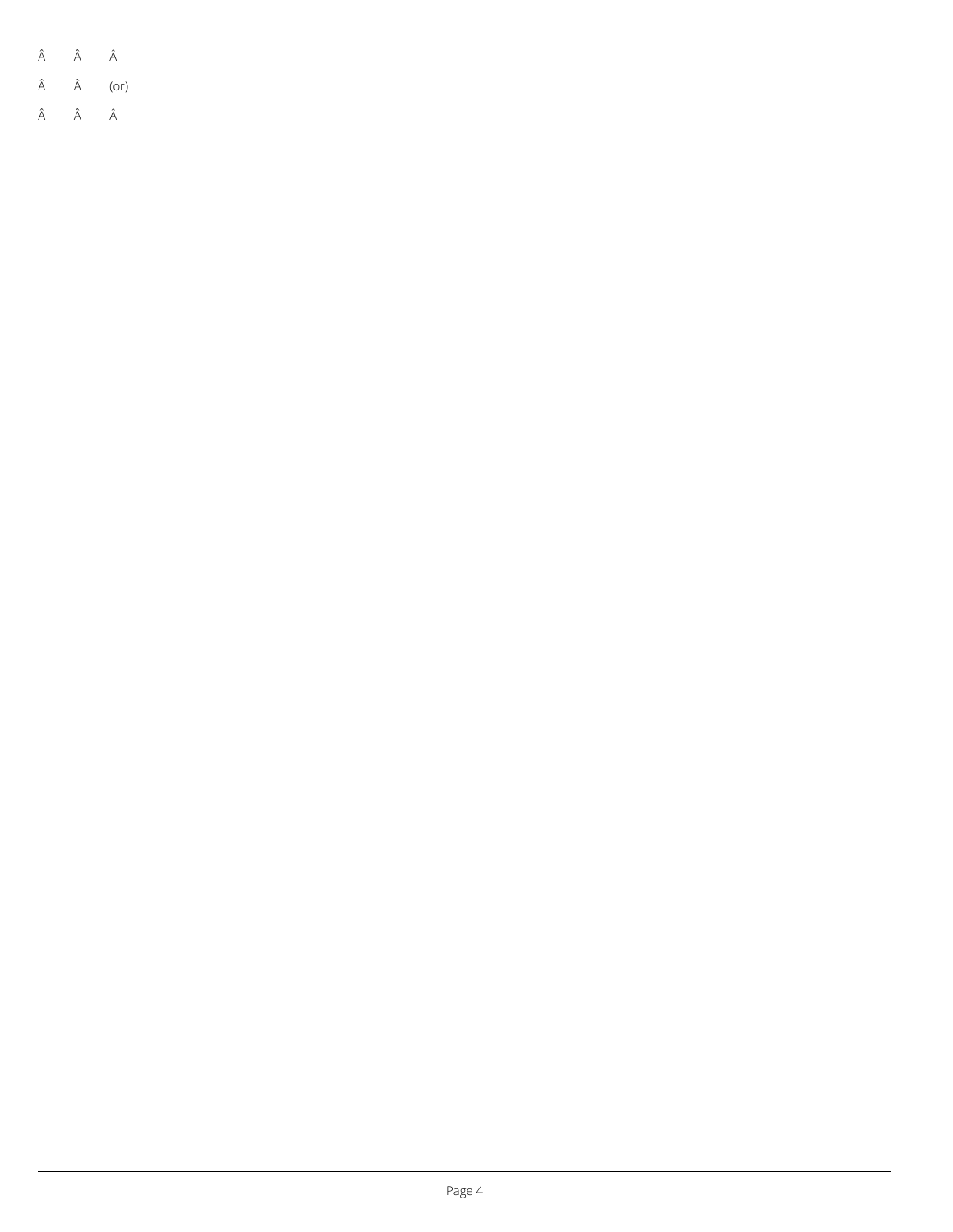# **Psalm 118.14-24**

Refrain: I will give thanks to you,

for you have become my salvation.

14 $\hat{A}$   $\hat{A}$  The Lord is my strength and my song, $\hat{A}$   $\hat{a}$  $\Box$ 

 $\hat{A}$   $\hat{A}$   $\hat{A}$  and he has become my salvation.

15 Joyful shouts of salvation âD¦

 $\hat{A}$   $\hat{A}$  sound from the tents of the righteous:

16Â Â âDDThe right hand of the Lord does mighty deeds;  $\hat{A}$   $\hat{A}$   $\hat{A}$   $\hat{A}$   $\hat{A}$  the right hand of the Lord raises up;  $\hat{A}$   $\hat{a}$  $\Gamma$ <sub>1</sub>  $\hat{A}$   $\hat{A}$   $\hat{A}$  the right hand of the Lord does mighty deeds. $\hat{a}$ III

17 $\hat{A}$   $\hat{A}$  I shall not die, but live $\hat{A}$   $\hat{a}$  $\Gamma$ 

 $\hat{A}$   $\hat{A}$   $\hat{A}$  and declare the works of the Lord.

18Â Â The Lord has punished me sorely, Â â []  $\hat{A}$   $\hat{A}$   $\hat{A}$  but he has not given me over to death.

19 $\hat{A}$   $\hat{A}$  Open to me the gates of righteousness, $\hat{A}$   $\hat{a}$  $\Gamma$  $\hat{A}$   $\hat{A}$   $\hat{A}$  that I may enter and give thanks to the Lord.

Â

20 $\hat{A}$   $\hat{A}$  This is the gate of the Lord; $\hat{A}$   $\hat{a}$  $\Box$ Â Â the righteous shall enter through it.

21 $\hat{A}$   $\hat{A}$  I will give thanks to you, for you have answered me $\hat{A}$   $\hat{a}$   $\Gamma$  $\hat{A}$   $\hat{A}$   $\hat{A}$  and have become my salvation.

22Å  $\hat{A}$  The stone which the builders rejected $\hat{A}$   $\hat{a}$ D<sub>1</sub>

 $\hat{A}$   $\hat{A}$   $\hat{A}$  has become the chief cornerstone.

23Å  $\hat{A}$  This is the Lordâlls doing $\hat{A}$ u¦

Â Â and it is marvellous in our eyes.

24 $\hat{A}$   $\hat{A}$  This is the day that the Lord has made; $\hat{A}$   $\hat{a}$  $\Box$ 

 $\hat{A}$   $\hat{A}$  we will rejoice and be glad in it.

Refrain: I will give thanks to you,

for you have become my salvation.

Saving God,

open the gates of righteousness,

that your pilgrim people may enter

and be built into a living temple

Page 5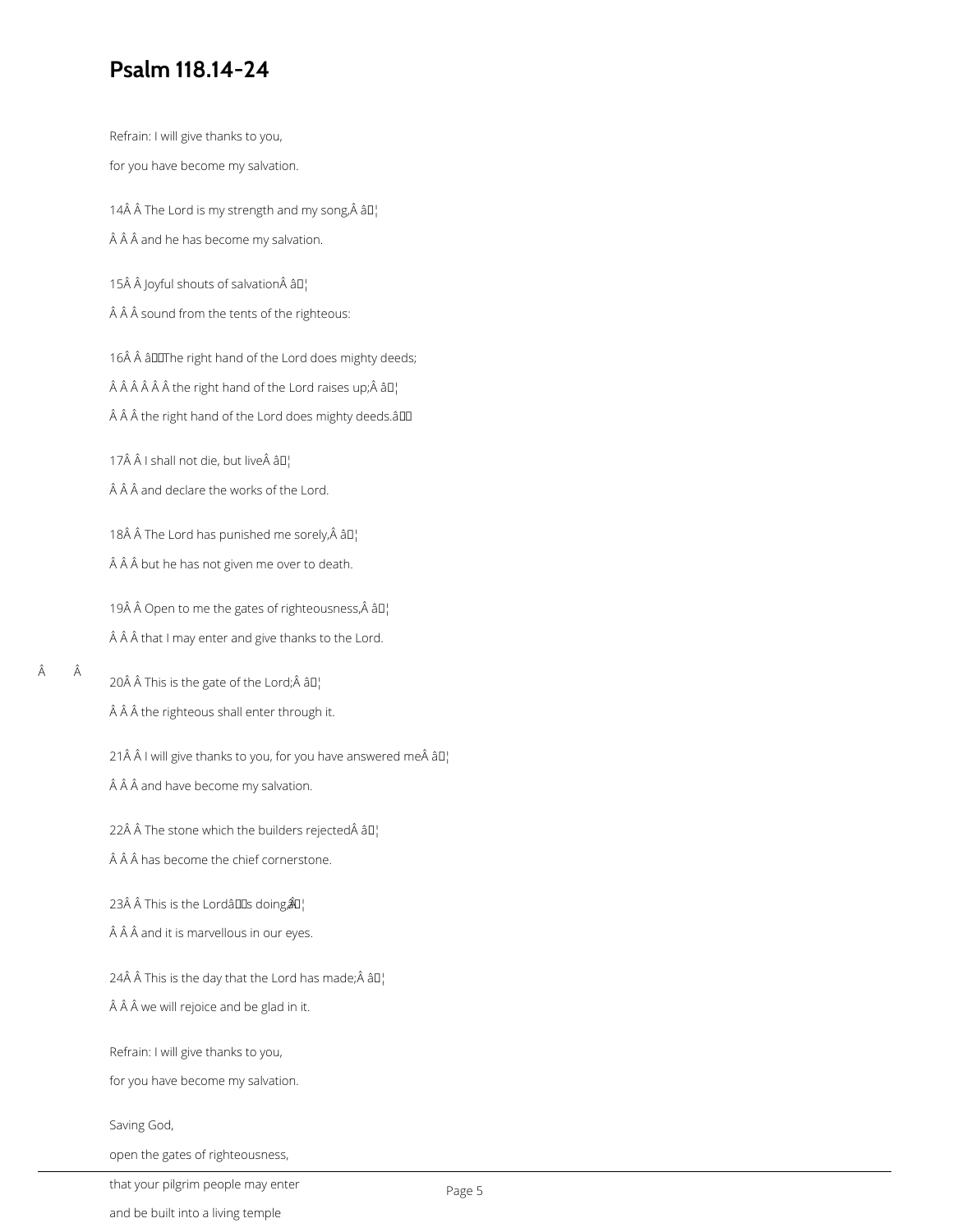| Â     |   | Each psalm or group of psalms may end with                                                         |   |  |  |
|-------|---|----------------------------------------------------------------------------------------------------|---|--|--|
| Â     |   | Â                                                                                                  |   |  |  |
| AII   |   | Glory to the Father and to the Son                                                                 |   |  |  |
|       | Â | and to the Holy Spirit;<br>as it was in the beginning is now                                       |   |  |  |
|       |   | and shall be for ever. Amen.                                                                       |   |  |  |
| Â     |   | Â                                                                                                  |   |  |  |
| Â     |   | Short readings                                                                                     | Â |  |  |
| Â     |   | Â                                                                                                  |   |  |  |
| Â     |   | Either, Monday                                                                                     |   |  |  |
|       |   | Sing aloud, O daughter Zion; shout, O Israel! Rejoice and exult with all your heart, O daughter    |   |  |  |
|       |   | against you, he has turned away your enemies. The king of Israel, the Lord, is in your midst; yo   |   |  |  |
| Â     |   | said to Jerusalem: Do not fear, O Zion; do not let your hands grow weak. The Lord, your God, is    |   |  |  |
|       |   | rejoice over you with gladness, he will renew you in his love; he will exult over you with loud si |   |  |  |
|       |   | you, so that you will not bear reproach for it.                                                    |   |  |  |
| Â     |   | Zephaniah 3.14-18                                                                                  |   |  |  |
| Â     |   | Â                                                                                                  |   |  |  |
| Â     |   | Or, on any day in Easter                                                                           |   |  |  |
| Â     |   | Jesus said, â€~This is the will of him who sent me, that I should lose nothing of all that he has  |   |  |  |
| Â     |   | John 6.39                                                                                          |   |  |  |
|       | Â |                                                                                                    |   |  |  |
| Â     |   | Response                                                                                           | Â |  |  |
| Â     |   | Â                                                                                                  |   |  |  |
| Â     |   | Silence, study, song, or words from Scripture, such as                                             |   |  |  |
|       | Â |                                                                                                    |   |  |  |
| Â     |   | Blessed are the peacemakers,                                                                       |   |  |  |
| All Â |   | for they will be called children of God.                                                           |   |  |  |
| Â     |   | Matthew 5.9                                                                                        |   |  |  |
| Â     |   | Â                                                                                                  |   |  |  |
| Â     | Â | Prayers                                                                                            | Â |  |  |

Â Â

Prayers may include these concerns:

Â Â

- A A  $\hat{A}$  The people of God, that they may proclaim the risen Lord
- $\hat{A}$   $\hat{A}$   $\hat{A}$   $\hat{B}$  Godâ $\in$  TMs creation, that the peoples of the earth may meet their responsibility to care
- A A  $\hat{A}$  Those in despair and darkness, that they may find the hope and light of Christ
- A A  $\hat{A}$  Those in fear of death, that they may find faith through the resurrection
- A  $\hat{A}$  A¶ Prisoners and captives
- Â Â
- $\hat{A}$   $\hat{A}$  A form of interce sing t[he](https://daily.commonworship.com/day/intercessions.html#easter) analyo bedused.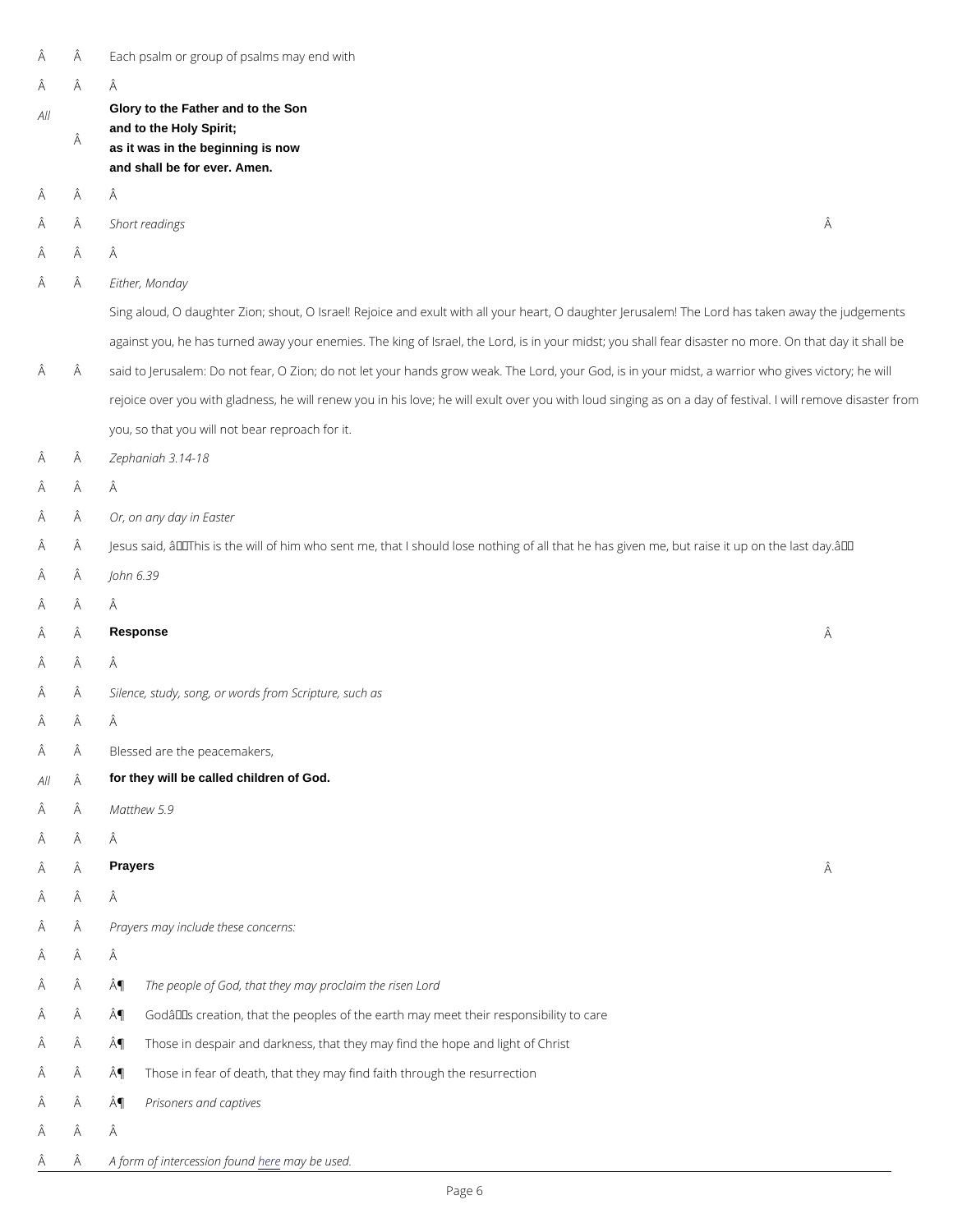- $\hat{\mathsf{A}}\qquad \hat{\mathsf{A}}\qquad \hat{\mathsf{A}}$
- *Either, the following prayer is said*
- $\hat{A}$   $\hat{A}$   $\hat{A}$

Christ yesterday and today,

 Â all time belongs to you,

the beginning and the end,

- *from the Easter Vigil*
- Â Â
- $\hat{A}$   $\hat{A}$   $\hat{A}$
- *Or, the Collect of the day is said*
- $\hat{A}$   $\hat{A}$   $\hat{A}$

Alpha and Omega,

and all ages;

to you be glory and power

through every age and for ever.

#### *All* **Amen.**

Almighty God,

who through your only-begotten Son Jesus Christ

have overcome death and opened to us the gate of everlasting life:

grant that, as by your grace going before us

Â Â Â Â you put into our minds good desires,

## so by your continual help

Â

we may bring them to good effect;

through Jesus Christ our risen Lord,

who is alive and reigns with you,

in the unity of the Holy Spirit,

one God, now and for ever.

AllAmen.

- Â Â
- $\hat{A}$  The Lordâ<sup>II</sup>S Prayer is said.

#### $\hat{A}$   $\hat{A}$   $\hat{A}$

### (Either)

 $\hat{A}$   $\hat{A}$   $\hat{A}$ 

 $\hat{A}$   $\hat{A}$  As our Saviour taught us, so we pray

 $\hat{\mathsf{A}}\qquad \hat{\mathsf{A}}\qquad \hat{\mathsf{A}}$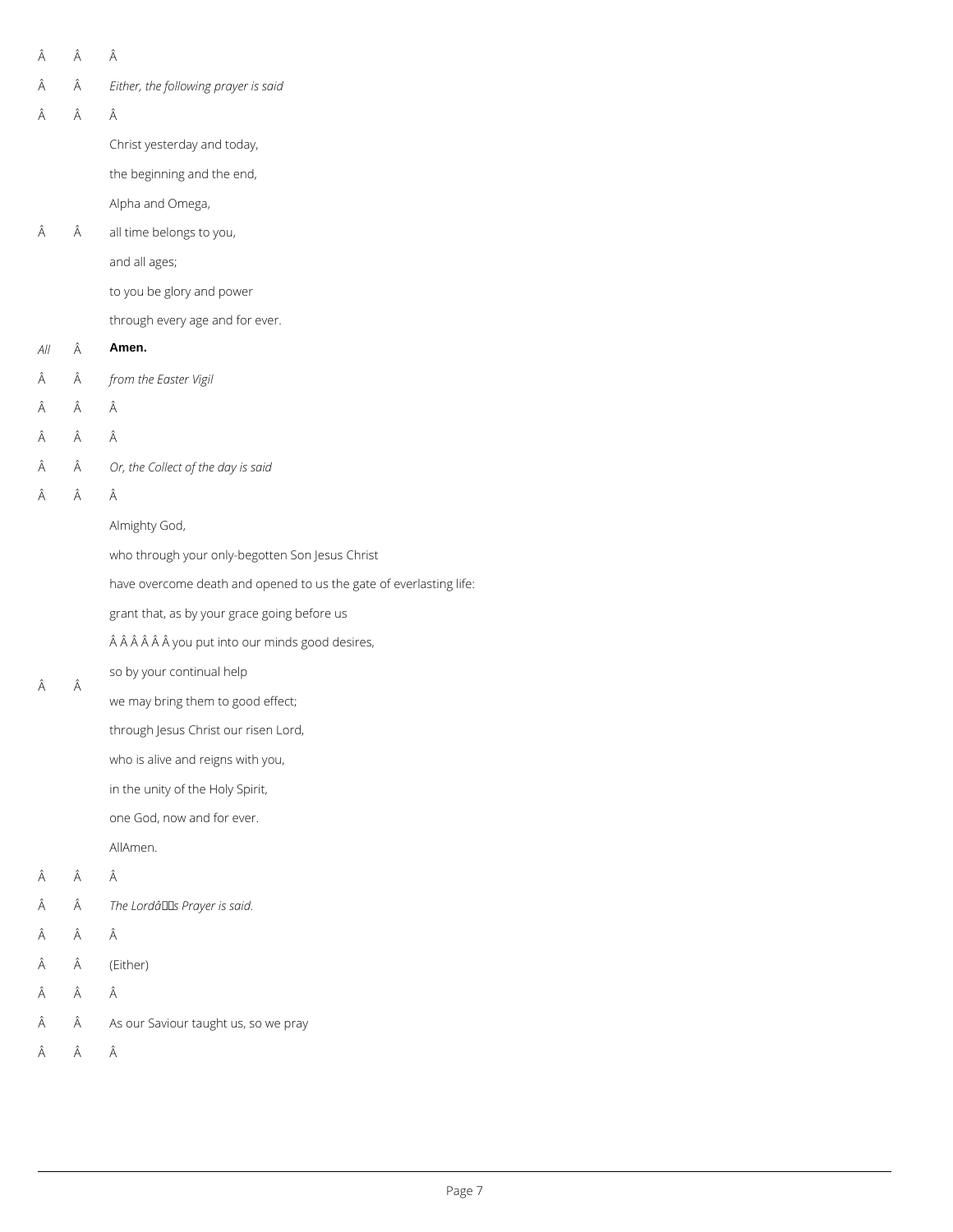| $A$   |   | Our Father in heaven,                                    |   |
|-------|---|----------------------------------------------------------|---|
|       |   | hallowed be your name,                                   |   |
|       |   | your kingdom come,                                       |   |
|       |   | your will be done,                                       |   |
|       |   | on earth as in heaven.                                   |   |
|       |   | Give us today our daily bread.                           |   |
|       |   | Forgive us our sins                                      |   |
|       | Â | as we forgive those who sin against us.                  |   |
|       |   | Lead us not into temptation                              |   |
|       |   | but deliver us from evil.                                |   |
|       |   | For the kingdom, the power,                              |   |
|       |   | and the glory are yours                                  |   |
|       |   | now and for ever.                                        |   |
|       |   | Amen.                                                    |   |
| Â     | Â | Â                                                        |   |
|       |   |                                                          |   |
| Â     | Â | $($ or $)$                                               |   |
| Â     | Â | Â                                                        |   |
| Â     | Â | Let us pray with confidence as our Saviour has taught us |   |
| Â     | Â | Â                                                        |   |
| $A$   |   | Our Father, who art in heaven,                           |   |
|       |   | hallowed be thy name;                                    |   |
|       |   | thy kingdom come;                                        |   |
|       |   | thy will be done;                                        |   |
|       |   | on earth as it is in heaven.                             |   |
|       |   | Give us this day our daily bread.                        |   |
|       |   | And forgive us our trespasses,                           |   |
|       | Â | as we forgive those who trespass against us.             |   |
|       |   | And lead us not into temptation;                         |   |
|       |   | but deliver us from evil.                                |   |
|       |   | For thine is the kingdom,                                |   |
|       |   | the power and the glory,                                 |   |
|       |   | for ever and ever.                                       |   |
|       |   | Amen.                                                    |   |
| Â     | Â | Â                                                        |   |
| Â     | Â | The Conclusion                                           | Â |
| Â     | Â | Â                                                        |   |
| Ã     | Â | May the risen Christ give us his peace.                  |   |
| All Â |   | Alleluia. Amen.                                          |   |

Â Â

Â

© [The Archbishops' Council of the Church of England, 2000-200](https://www.churchofengland.org/prayer-worship/join-us-in-daily-prayer/copyright.aspx)5

Official Common Worship apps, books and eBooks are available from Church House Publishing

The Bible readings (other than the psalms) are from The New Revised Standard Version Christion, copyright 1989, 1995 Division of Christian Education of th[e National Council of the Churches of](https://nrsvbibles.org/) [Christ in the United States of America](https://nrsvbibles.org/) Used by permission. All rights reserved.

Â

Implemented by Simon Kershaw a[t Crucix](http://www.crucix.com/). Implementation copyright © Simon Kershaw, 2002-2021.

Â Â

[View other s](/prayer-and-worship/join-us-service-daily-prayer)ervices

Copy to clipboard